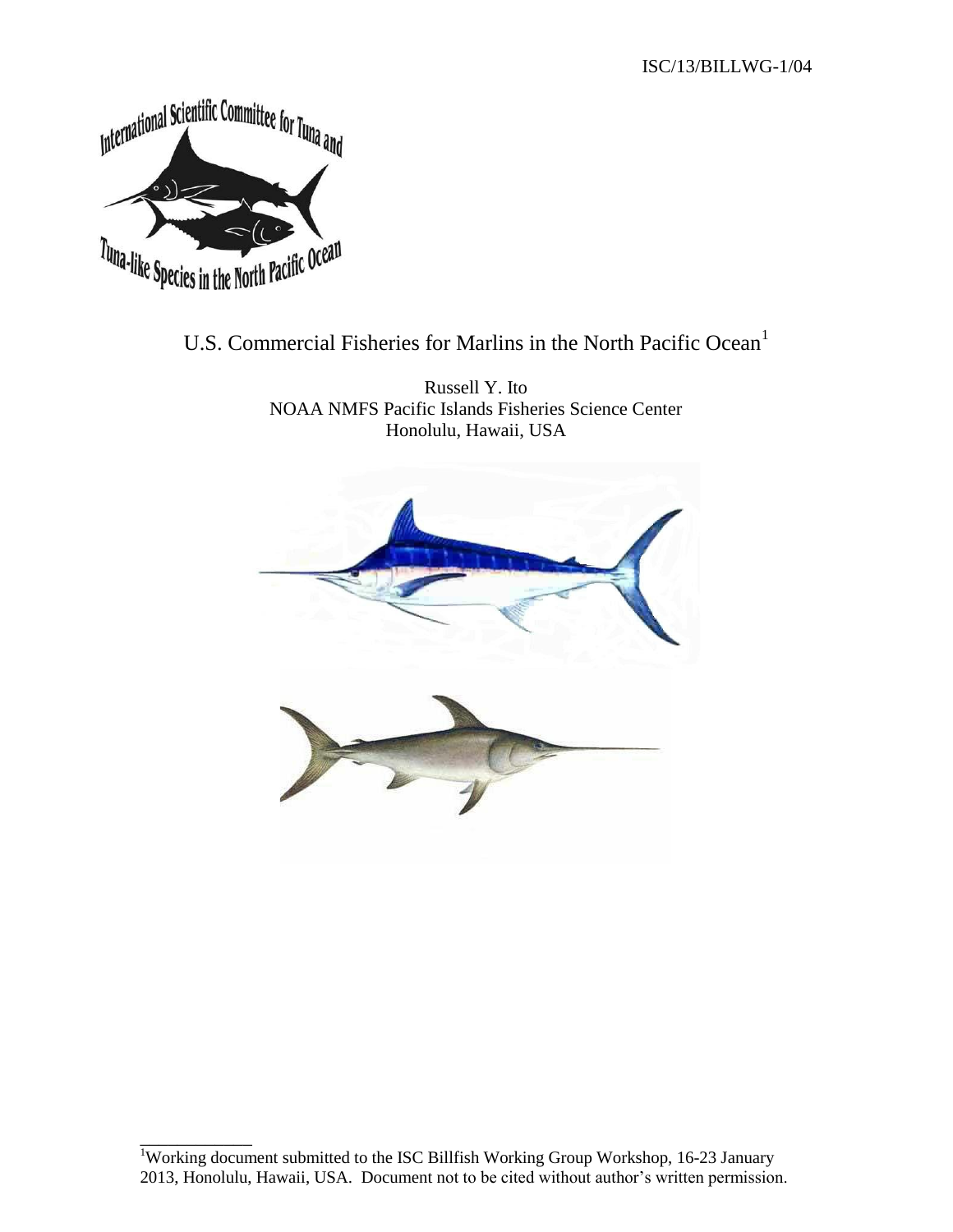## **U.S. COMMERCIAL FISHERIES FOR MARLINS IN THE NORTH PACIFIC OCEAN**

Russell Y. Ito Pacific Islands Fisheries Science Center NOAA Fisheries Service Honolulu, Hawaii 96822 U.S.A.

## **INTRODUCTION**

This report summarizes historical trends and recent developments for U.S. commercial fisheries taking marlins (Istiophoridae) in the North Pacific Ocean. Marlins are also targeted and taken incidentally by recreational fisheries but there is no mandatory data collection program for these fisheries. Therefore, only the U.S. commercial fisheries are discussed herein.

At least five species of marlins are exploited commercially by U.S. fisheries in the North Pacific Ocean. These are striped marlin (*Kajikia audax*), blue marlin (*Makaira nigricans*), shortbill spearfish (*Tetrapterus angustirostris*), sailfish (*Istiophorus platypterus*), and black marlin (*Istiompax indica*). The first two species predominate in the commercial landings (tonnage).

## **1. FISHERIES AND CATCHES**

U.S. commercial fisheries for marlins in the North Pacific Ocean can be categorized according to three distinct gear types: longline, troll, and handline. The largest is the longline fishery, which for the purposes of this report refers solely to the Hawaii-based longline fishery (Table 1). This fishery takes marlins as incidental catch on sets targeting tuna or swordfish. Troll fisheries in Hawaii, Guam, and the Commonwealth of the Northern Mariana Islands (CNMI) constitute the second largest catches of marlins. These fisheries opportunistically target marlins on a seasonal basis. The Hawaii handline fishery represents the third category, with small incidental catches of marlin.

Estimates from federal longline logbook data and State of Hawaii Division of Aquatic Resources (HDAR) fish catch and marine dealer data suggest that blue marlin landings from both longline and troll fisheries (Fig. 1) were typically the largest component of the marlin landings (Table 2), followed by striped marlin, landed primarily by the longline fishery (Fig. 2), and shortbill spearfish ranking third. However, a 1995– 2003 study investigating misidentification of marlins showed that during the study period striped marlin was usually the largest component of the longline landings in both numbers and weight followed by blue marlin and shortbill spearfish (Walsh et al. 2007).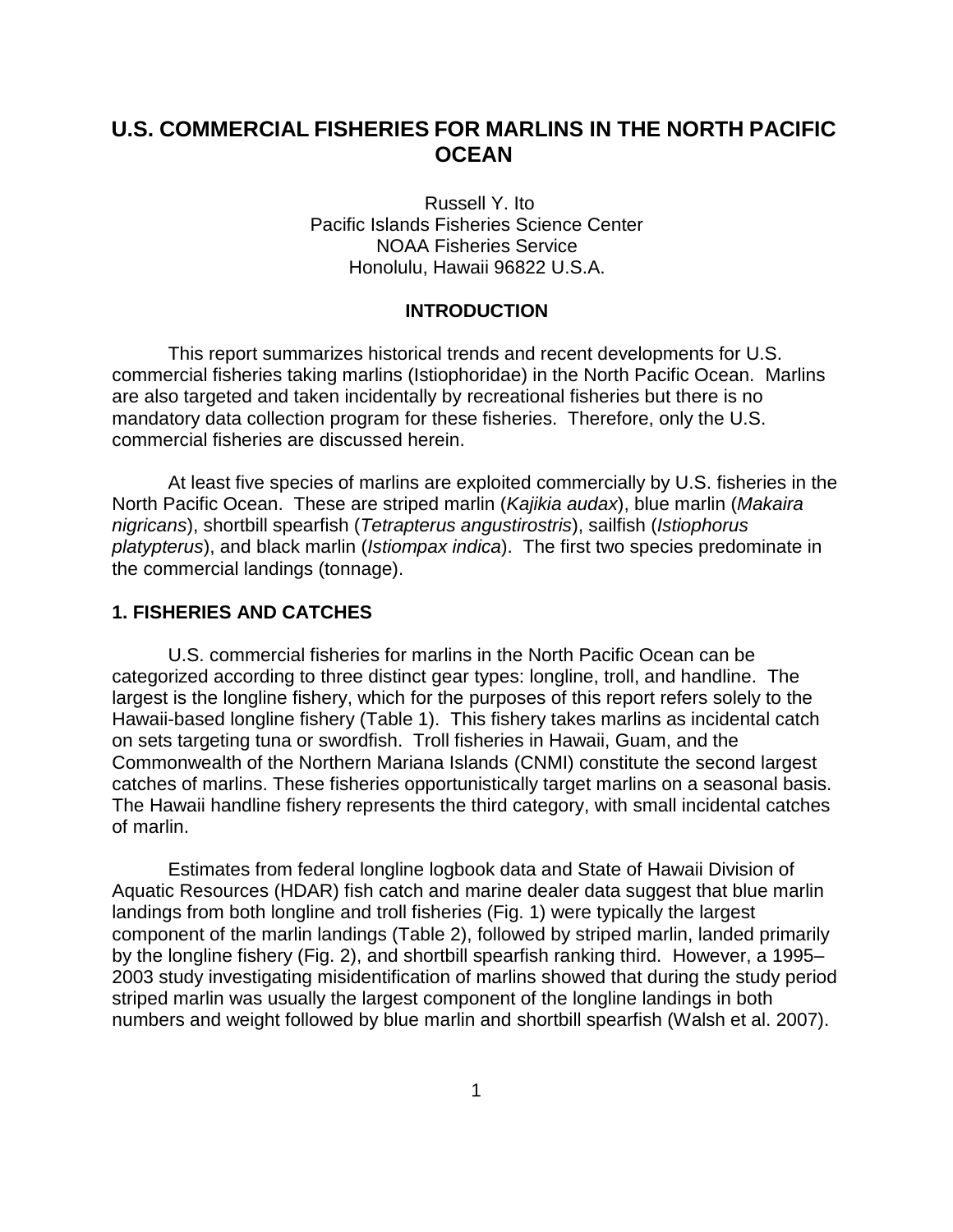#### **Hawaii-based Longline Fishery**

The longline gear consists of a single monofilament mainline about 30 to 80 km in length with floats attached to the mainline to support the gear in the water column. Branchlines with baited hooks are attached to the mainline between the floats. Gear configurations and operational techniques differ according to target species (i.e., tunas, *Thunnus* spp., and swordfish, *Xiphias gladius*). Vessels targeting tunas usually set the longline gear in the morning and haul in the afternoon, use saury or sardine for bait, set 25 or more hooks between floats, and employ a line thrower. The latter creates slack in the mainline and causes the gear to sag between floats as it sinks and results in a "deep-set". In contrast, vessels targeting swordfish typically set gear after dusk and haul the following morning, use mackerel or mackerel-like bait, attach chemical lightsticks to the branchlines, and typically set 4-5 hooks between floats. Because swordfish gear is set relatively shallow, a line thrower is not needed. This technique is referred to as "shallow-set" longline fishing. The deep-set longline sector accounts for majority of the effort and marlin landings for this fishery.

The Hawaii-based longline fishery has operated under a limited entry program since 1994. This program capped participation at 164 vessels although the number of active vessels has never reached this limit. Vessel participation ranged from 37 to 141 vessels since 1987, with 128 vessels active in 2011 (tuna and swordfish sectors combined).

Two other important characteristics of this fishery are its geographic range and total annual hook deployment. The Hawaii-based longline fishery ranged from the equator to 40 $^{\circ}$  N latitude and from 125 $^{\circ}$  W to 175 $^{\circ}$  longitude in 2011. The total range exploited since 1991 extends from 5° S to 50° N latitude and from 130° W to 175°  $\check{\mathsf{E}}$ longitude. Effort by the Hawaii-based longline was a record 41.7 million hooks set in 2011. The deep-set sector of the longline fishery accounted for 96% of the total number of hooks set.

Based on logbook data, longline landings of striped marlin rose rapidly from 1987, peaked in 1991, decreased slowly to a low of 152 t in 2010 and increased to 294 t in 2011, up 93% from the previous year. Blue marlin landings increased from 1987, reached a peak in 1995, then exhibited a slow decline through 2000 and varied considerably in subsequent years. The preliminary estimate of blue marlin landings was 329 t in 2011, an increase of 16% from 2010.

Plots of the geographic distributions in 2011 show that the highest catches (in number of fish) for striped marlin were between 10 $\mathrm{°N}$  to 30 $\mathrm{°N}$  latitude and 155 $\mathrm{°W}$  to  $170^{\circ}$  W longitude (Fig. 3). The highest blue marlin catches occurred southwest of the main Hawaiian Islands between 10<sup>o</sup>N to 20<sup>o</sup>N latitude and 160<sup>o</sup> W to 170<sup>o</sup> W longitude (Fig. 4).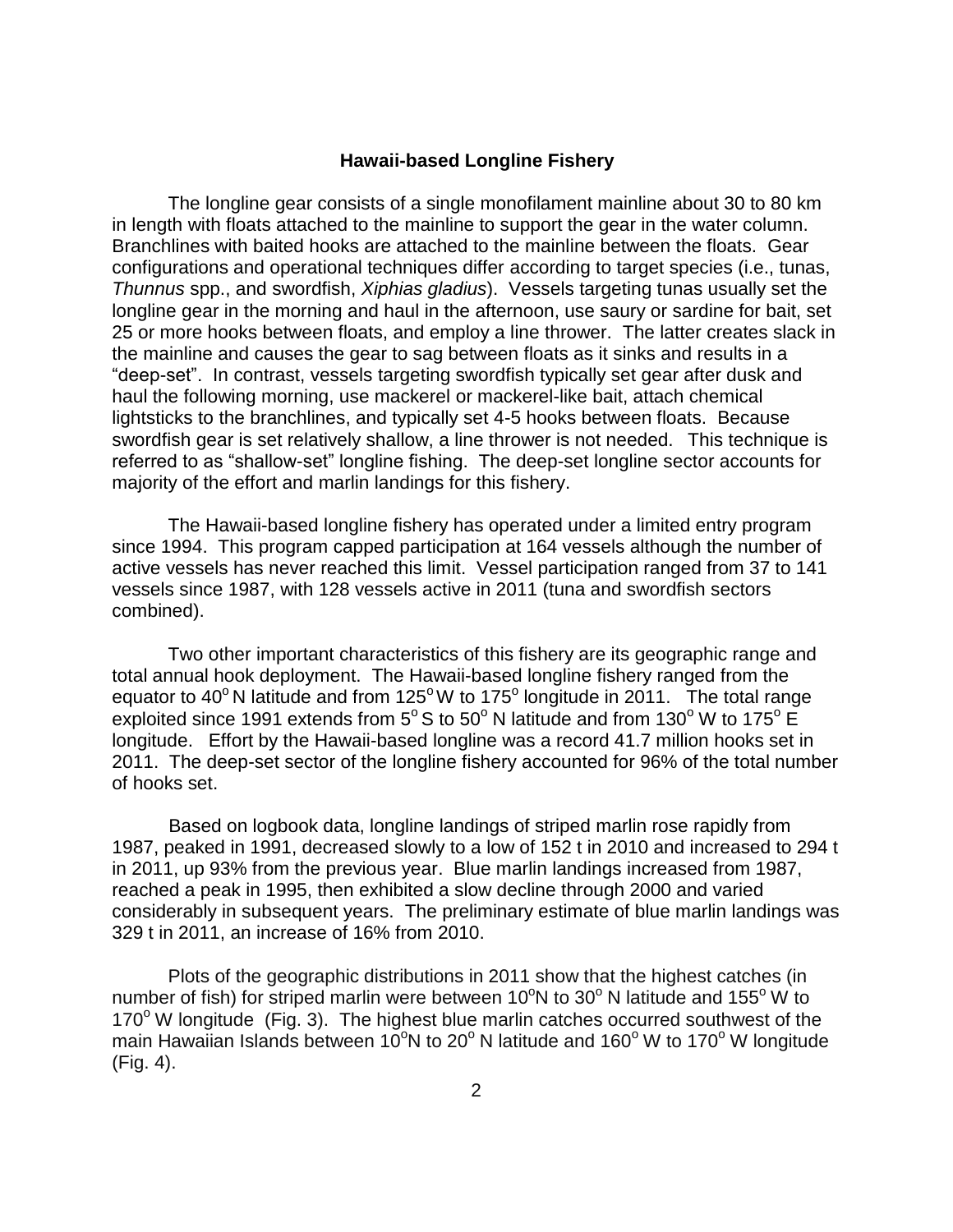There was seasonality in marlin catches. Striped marlin catches were typically highest in the first and fourth quarters of the year while blue marlin catches were usually highest in the second quarter of the year.

Nominal catch per unit effort (CPUE: number of fish per 1000 hooks) for the two marlin species exhibited declines from the early 1990s. Striped marlin CPUE on tuna targeted trips peaked at 2.2 in 1992 and exhibited a significant decline to 2000, remained low through 2006. CPUE continued to decrease further to a record low of 0.10 in 2010 but increased to 0.40 in 2011 (Fig. 5). Blue marlin CPUE exhibited a peak of 0.68 in 1991, decreased sharply in 1992, declined slowly to a record low 0.08 in 2007, and remained low at 0.11 in 2011.

The weight-frequency histogram for striped marlin caught by the Hawaii-based longline fishery, derived from records of commercial fish landings (see data sources below), showed a unimodal distribution with a strong peak at the 11-15 kg increment in 2011 (Fig. 6A). The mean weight for striped marlin was 21.7 kg. The blue marlin weight-frequency distribution was unimodal with a peak at the 61-70 kg increment in 2011 (Fig. 6B). The mean weight for blue marlin was 84.4 kg.

#### **Hawaii, Guam, and CNMI Troll Fisheries**

The troll fisheries in Hawaii, Guam, and CNMI are hook and line fisheries that use relatively small boats. The gear consists of rods and reels and artificial lures. Lures are typically made of resin or chrome metal heads dressed with colored rubber skirts. Live bait bridled to hooks is also used to catch marlins and other pelagic fishes. This fishery targets tunas, marlins and other pelagic species such as mahimahi (*Coryphaena spp.)* and wahoo *(Acanthocybium solandri*).

The number of troll fishers peaked at 2,367 in 1999, declined to a minimum of 1,837 fishermen in 2005, and was 2,078 in 2011. The duration of a typical troll trip is one day. Since this fishery employs small vessels, most trips remain within 50 miles from shore, well inside the 200 mile U.S. EEZ.

Blue marlin landings comprised 84% of the troll marlin landings. Blue marlin landings peaked at 434 t in 1996, declined to a record low 128 t in 2007, and were 193 t in 2011 (Table 4). Striped marlin made up 10% of the landings at 16 t in 2011.

Marlin CPUE for the Hawaii troll fishery was measured as kilograms of fish per day. Blue marlin CPUE was higher than striped marlin CPUE in the Hawaii troll fishery. Hawaii troll CPUE for blue marlin and striped marlin exhibited similar declining trends as in the Hawaii-based longline fishery (Figs. 5 and 7)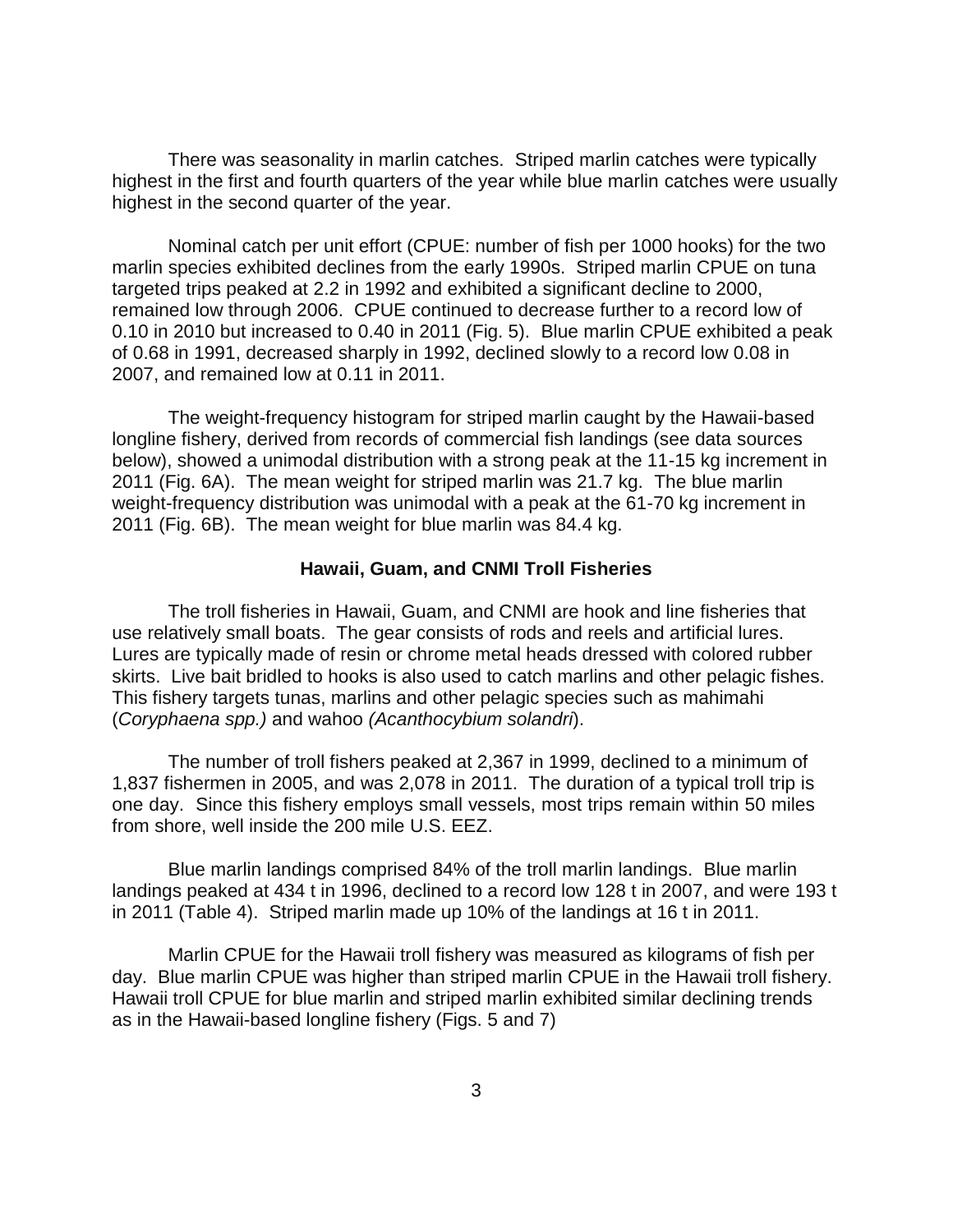## **Hawaii Handline Fishery**

The Hawaii handline fishery, which targets tunas, includes day and night components known as the "palu ahi" and "ika shibi" fisheries, respectively. The daytime handline fishery employs "palu" (chum in Hawaiian) to evoke a feeding frenzy in an aggregation of juvenile "ahi" (tuna in Hawaiian) and hook the catch with a handline. The nighttime handline fishery has two sets of gear, one used to catch the "ika" (squid in Japanese) for bait and the other for catching large "shibi" (tuna in Japanese).

There were 505 handline fishers in 2011. The duration of a handline trip is typically one day for the daytime handline fishery and one night for the nighttime handline fishery. As with the troll fisheries, most handline trips remain within 50 miles from shore inside the EEZ although some handline fishers operate offshore by seamounts and weather buoys and make trips longer than one day.

The handline fishery landed small amounts of striped and blue marlin. The highest striped marlin landings were 2 t in 2001 (Table 5). The highest blue marlin landings were 9 t in 1997.

The weight-frequency histogram for troll and handline caught striped marlin showed a unimodal distribution (Figure 8A). The mean weight for striped marlin was 21.7 kg in 2011. The blue marlin weight-frequency distribution was also unimodal with a mean weight of 100.5 kg in 2011 (Figure 8B).

## **2. DATA SOURCES**

## **Category I: Annual Catch Data**

Category I statistics refer to the total catch of fish (in weight and/or number of fish), defined as the quantity of fish removed from the population, whether or not the fish are retained by the vessel. However, in this report, "catch" estimates refer only to the quantity of fish kept and landed; the portion of the catch that is discarded or released after capture is not included because standards for calculating and reporting these quantities have not yet been developed. Category I data for the longline, troll, and handline fisheries are collected by Federal (NOAA Fisheries Service), State (Hawaii), and Pacific Island (Guam and CNMI) agencies and used by staff of the NOAA Pacific Islands Fisheries Science Center (PIFSC) to compute annual Category I catch statistics. Various sources of data are used depending on the geographic area and gear of interest (Table 6). As noted, the coverage of the data (percent of catch reported) and time period of data collection vary among data sources.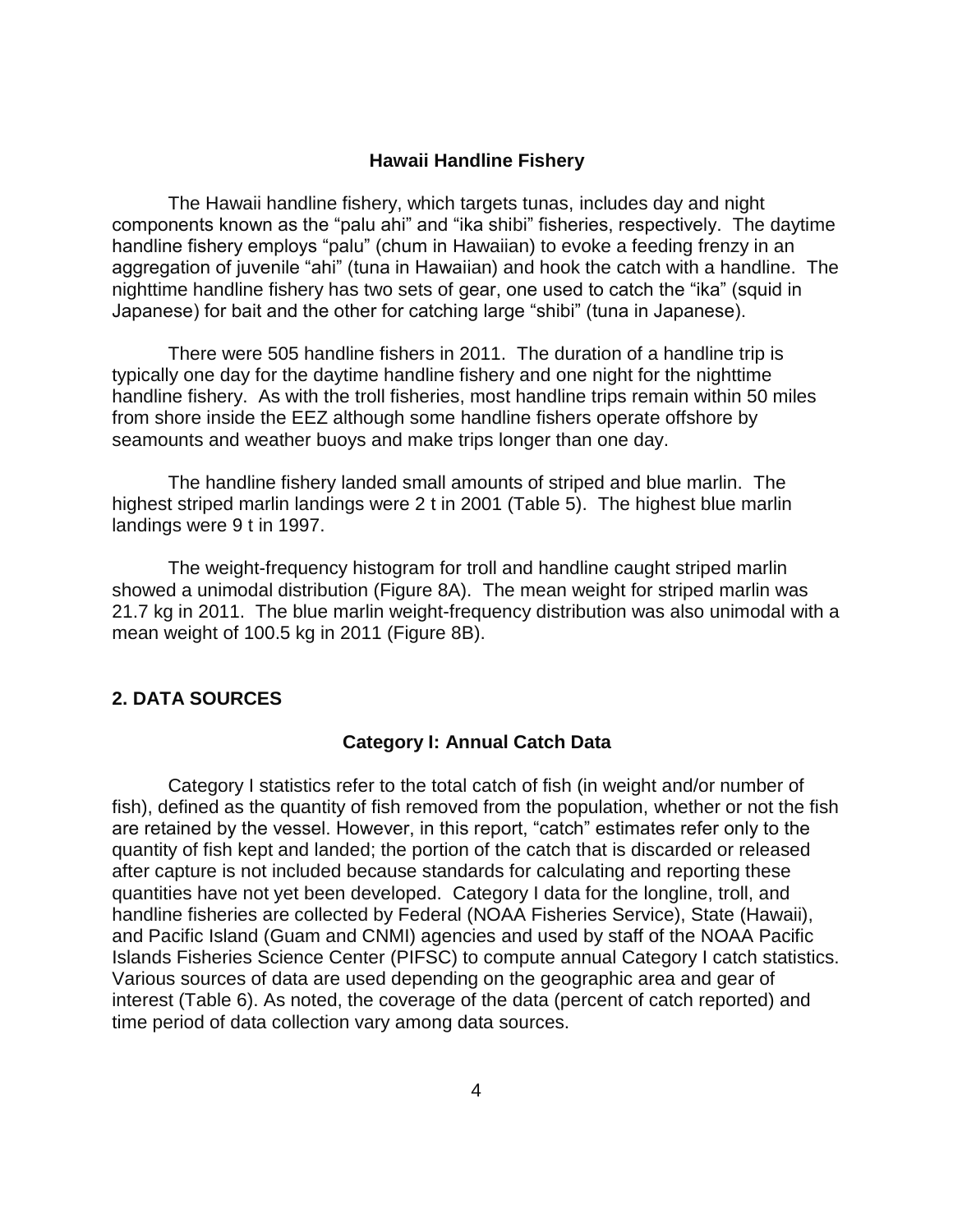In some instances, data sets are combined to estimate annual landings. For example, estimates of landings by the Hawaii-based longline fishery involve Federal logbook data, market sample data, and State of Hawaii Division of Aquatic Resources (HDAR) commercial marine dealer data. The numbers of fish kept, as recorded in longline logbooks, are multiplied by the mean weights of landed fish, estimated from the PIFSC market sample data or the HDAR dealer data.

For troll and handline fisheries in Hawaii, landings in weight are estimated from HDAR fish catch and marine dealer data. For troll fisheries in Guam and CNMI, landings in weight are derived from expanded creel survey data.

Estimated landings are reported here in terms of whole weight. When necessary, raising factors were applied to the recorded weight of processed catch to estimate whole weight of the fish (Table 7). Likewise, when the coverage of sample data was incomplete, it was extrapolated to represent full coverage to estimate total landings.

### **Species Identifications**

A longstanding problem in monitoring the Hawaii-based longline fishery at the NOAA PIFSC has been the accuracy of species identifications for the istiophorid billfishes. This problem has primarily affected logbook data, but some fishery observers, particularly newly-hired individuals, have also erred in species identifications. A long-term project to correct these problems has been completed. Its principal output consisted of one paper emphasizing blue marlin that was published in a peer-reviewed scientific journal that dealt with the five istiophorid species (Walsh et al. 2005). A subsequent document showed the overall marlin counts in the Hawaii-based longline logbook data were reasonably accurate but blue marlin was overlogged by 18% while striped marlin was underlogged 11% during the study period (Walsh, W.A. et al. 2007)(Figure 9). This pdf document can be obtained from the PIFSC website at:

[http://www.pifsc.noaa.gov/tech/NOAA\\_Tech\\_Memo\\_PIFSC\\_13.pdf](http://www.pifsc.noaa.gov/tech/NOAA_Tech_Memo_PIFSC_13.pdf)

## **Category II: Spatial Catch and Effort Data**

Area fished, catch and effort are the required data elements for Category II data reporting. The Hawaii-based longline, Hawaii troll, and Hawaii handline fisheries were the only fisheries with Category II data. Logbook, observer, and fish catch reports contained the necessary data elements to generate catch and effort by area summaries. The largest Category II data set is the Hawaii-based longline logbook data.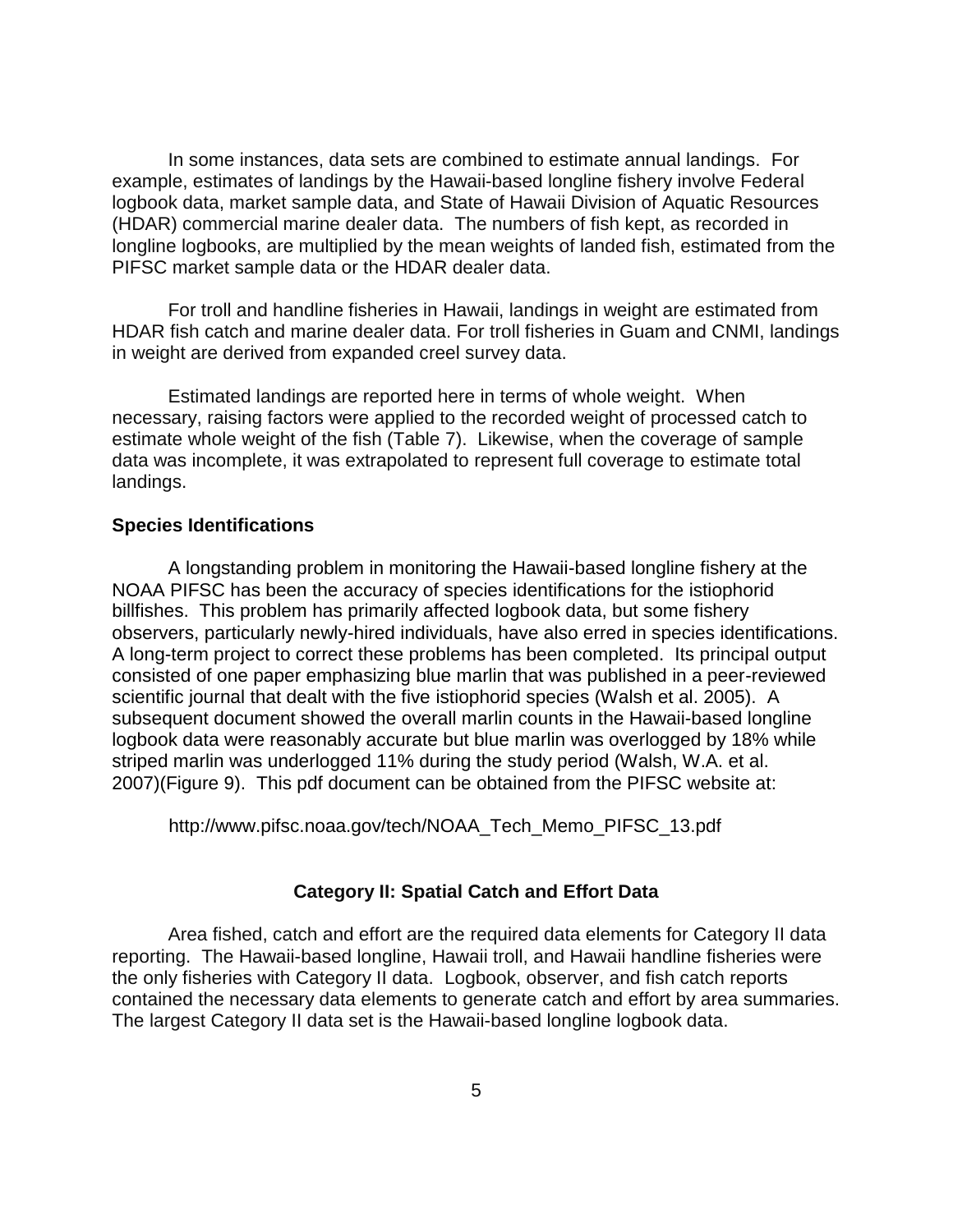## **Category III: Biological (size composition) Data**

Biological measurements were obtained for the Hawaii longline, troll, and handline fisheries. Raising factors were applied to samples if the fish was processed to yield an estimated whole weight. Weight-frequency distributions for striped marlin and blue marlin were produced from HDAR Commercial marine dealer data.

## **3. REFERENCES**

Walsh, W. A., R. Y. Ito, K. E. Kawamoto, and M. McCracken, 2005. Analysis of logbook accuracy for blue marlin (*Makaira nigricans*) in the Hawaii-based longline fishery with a generalized additive model and commercial sales data. *Fisheries Research* 75:175–192

Walsh, W. A., K. A. Bigelow and R. Y. Ito

2007. Corrected Catch Histories and Logbook Accuracy for Billfishes (Istiophoridae) in the Hawaii-based Longline Fishery. NOAA Technical Memorandum NMFS-PIFSC-13, 33 p.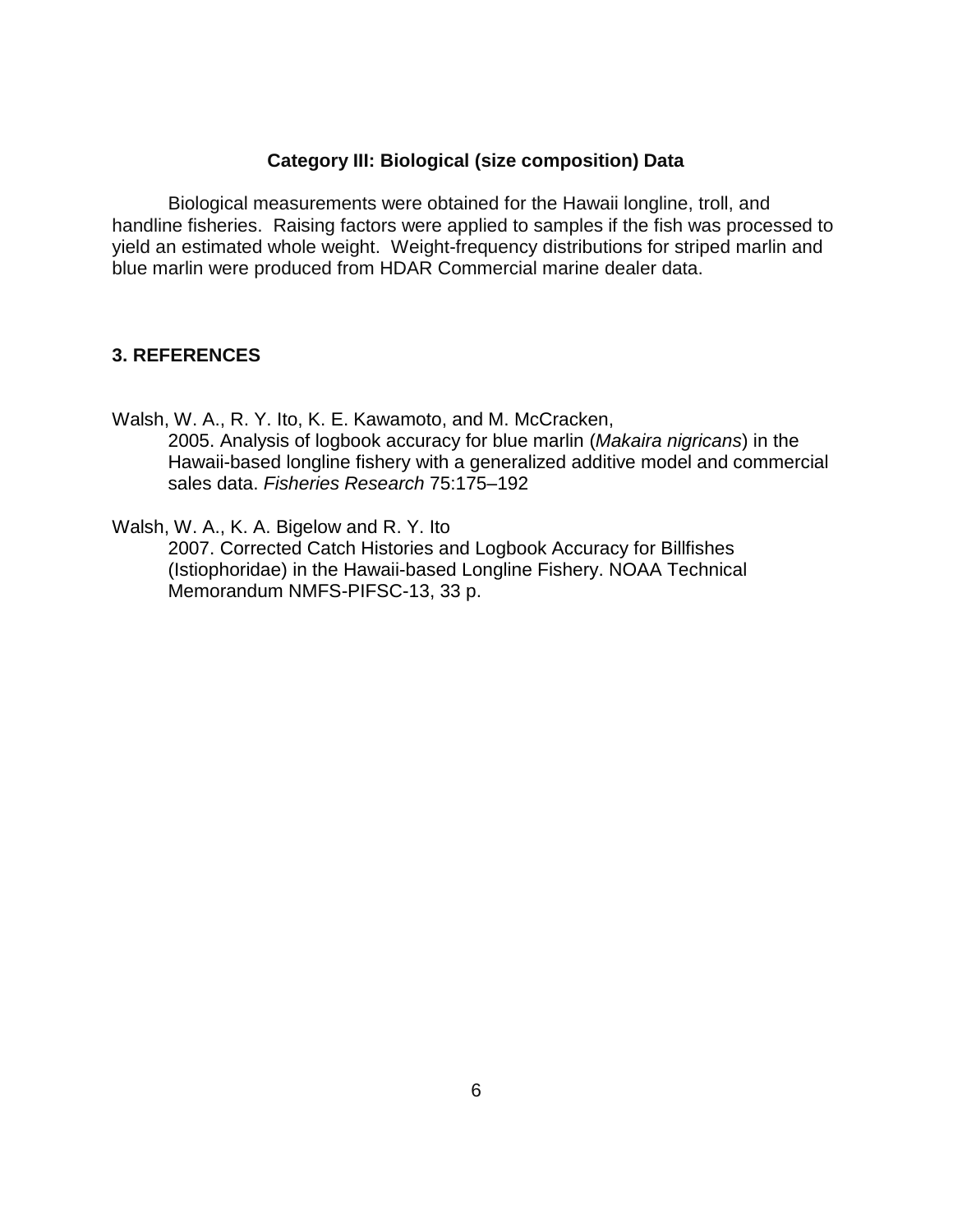| Year | Longline | Troll | Handline       | Total |
|------|----------|-------|----------------|-------|
| 1987 | 368      | 324   | 9              | 701   |
| 1988 | 675      | 362   | 7              | 1,044 |
| 1989 | 1,100    | 404   | 6              | 1,510 |
| 1990 | 973      | 373   | 6              | 1,352 |
| 1991 | 1,029    | 444   | 6              | 1,479 |
| 1992 | 947      | 351   | 5              | 1,303 |
| 1993 | 910      | 422   | 6              | 1,338 |
| 1994 | 787      | 385   | 4              | 1,176 |
| 1995 | 1,295    | 424   | 5              | 1,724 |
| 1996 | 1,000    | 504   | 8              | 1,512 |
| 1997 | 983      | 467   | 10             | 1,460 |
| 1998 | 945      | 305   | 3              | 1,253 |
| 1999 | 963      | 387   | 6              | 1,356 |
| 2000 | 666      | 269   | 3              | 938   |
| 2001 | 886      | 368   | 4              | 1,258 |
| 2002 | 650      | 269   | 3              | 922   |
| 2003 | 1,155    | 255   | 2              | 1,412 |
| 2004 | 859      | 243   | 4              | 1,106 |
| 2005 | 1,064    | 220   | 2              | 1,286 |
| 2006 | 1,194    | 193   | 2              | 1,389 |
| 2007 | 696      | 153   | 1              | 850   |
| 2008 | 1,013    | 208   | 1              | 1,222 |
| 2009 | 737      | 198   | 1              | 936   |
| 2010 | 555      | 179   | 2              | 736   |
| 2011 | 837      | 223   | $\overline{2}$ | 1,062 |

Table 1.--U.S. commercial marlin landings estimates<sup>\*</sup> (metric tons) from the North Pacific Ocean by gear type, 1987-2011.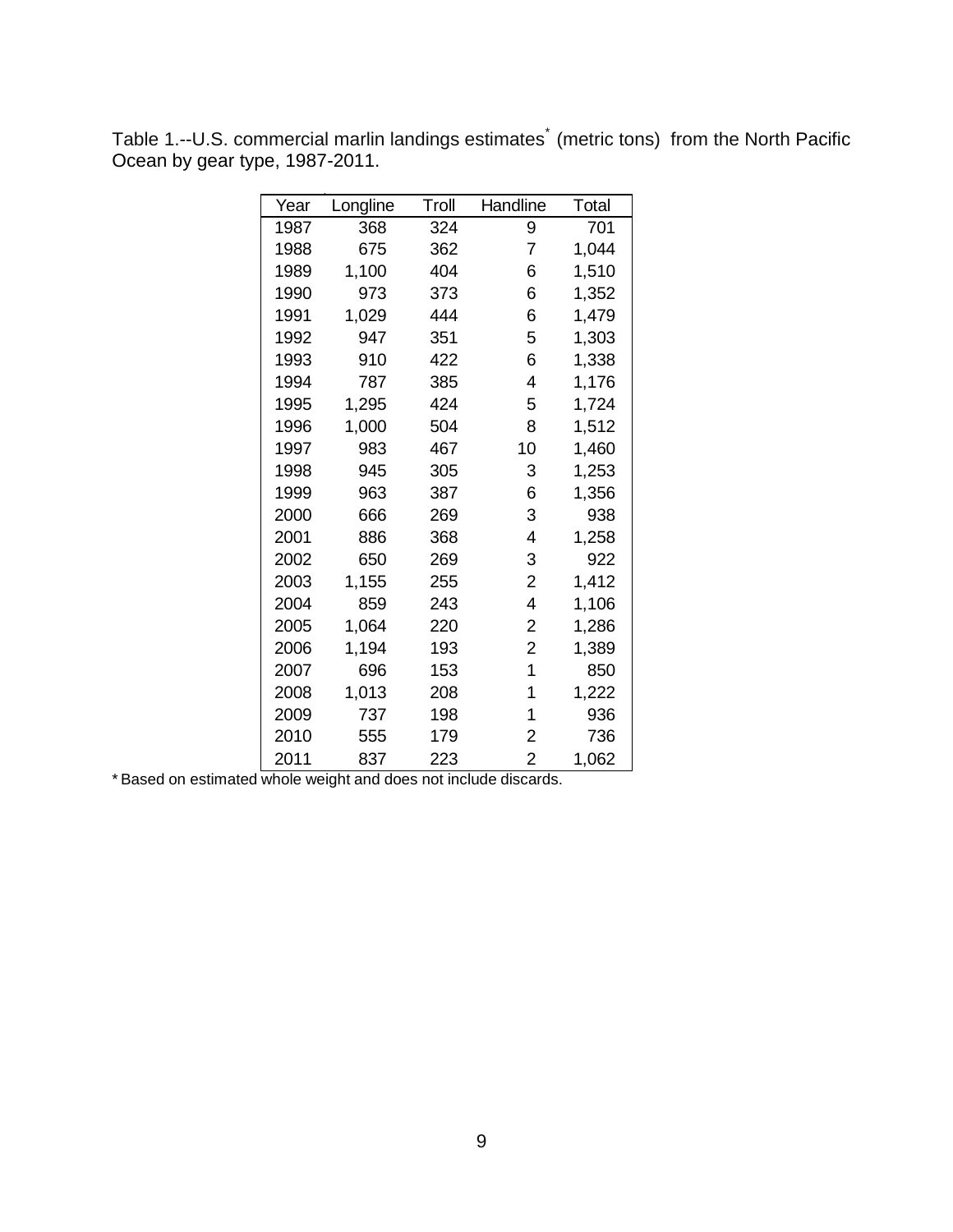|      | <b>Striped</b> | <b>Blue</b> | Shortbill | Other   |       |
|------|----------------|-------------|-----------|---------|-------|
| Year | marlin         | marlin      | spearfish | marlins | Total |
| 1987 | 303            | 334         | 43        | 21      | 701   |
| 1988 | 559            | 398         | 65        | 22      | 1,044 |
| 1989 | 636            | 721         | 128       | 25      | 1,510 |
| 1990 | 565            | 715         | 50        | 22      | 1,352 |
| 1991 | 703            | 684         | 60        | 32      | 1,479 |
| 1992 | 498            | 648         | 46        | 111     | 1,303 |
| 1993 | 540            | 678         | 54        | 66      | 1,338 |
| 1994 | 360            | 696         | 59        | 61      | 1,176 |
| 1995 | 595            | 921         | 139       | 69      | 1,724 |
| 1996 | 474            | 908         | 89        | 41      | 1,512 |
| 1997 | 391            | 909         | 100       | 60      | 1,460 |
| 1998 | 404            | 659         | 134       | 56      | 1,253 |
| 1999 | 393            | 689         | 214       | 60      | 1,356 |
| 2000 | 215            | 549         | 123       | 51      | 938   |
| 2001 | 395            | 693         | 120       | 50      | 1,258 |
| 2002 | 256            | 495         | 136       | 35      | 922   |
| 2003 | 567            | 569         | 241       | 35      | 1,412 |
| 2004 | 411            | 471         | 186       | 38      | 1,106 |
| 2005 | 531            | 524         | 207       | 24      | 1,286 |
| 2006 | 632            | 569         | 161       | 27      | 1,389 |
| 2007 | 289            | 390         | 147       | 24      | 850   |
| 2008 | 440            | 529         | 226       | 27      | 1,222 |
| 2009 | 269            | 538         | 111       | 18      | 936   |
| 2010 | 171            | 433         | 109       | 23      | 736   |
| 2011 | 310            | 524         | 200       | 28      | 1,062 |

Table 2.--U.S. commercial marlin landings estimates<sup>\*</sup> (metric tons) by species from the North Pacific Ocean, 1987-2011.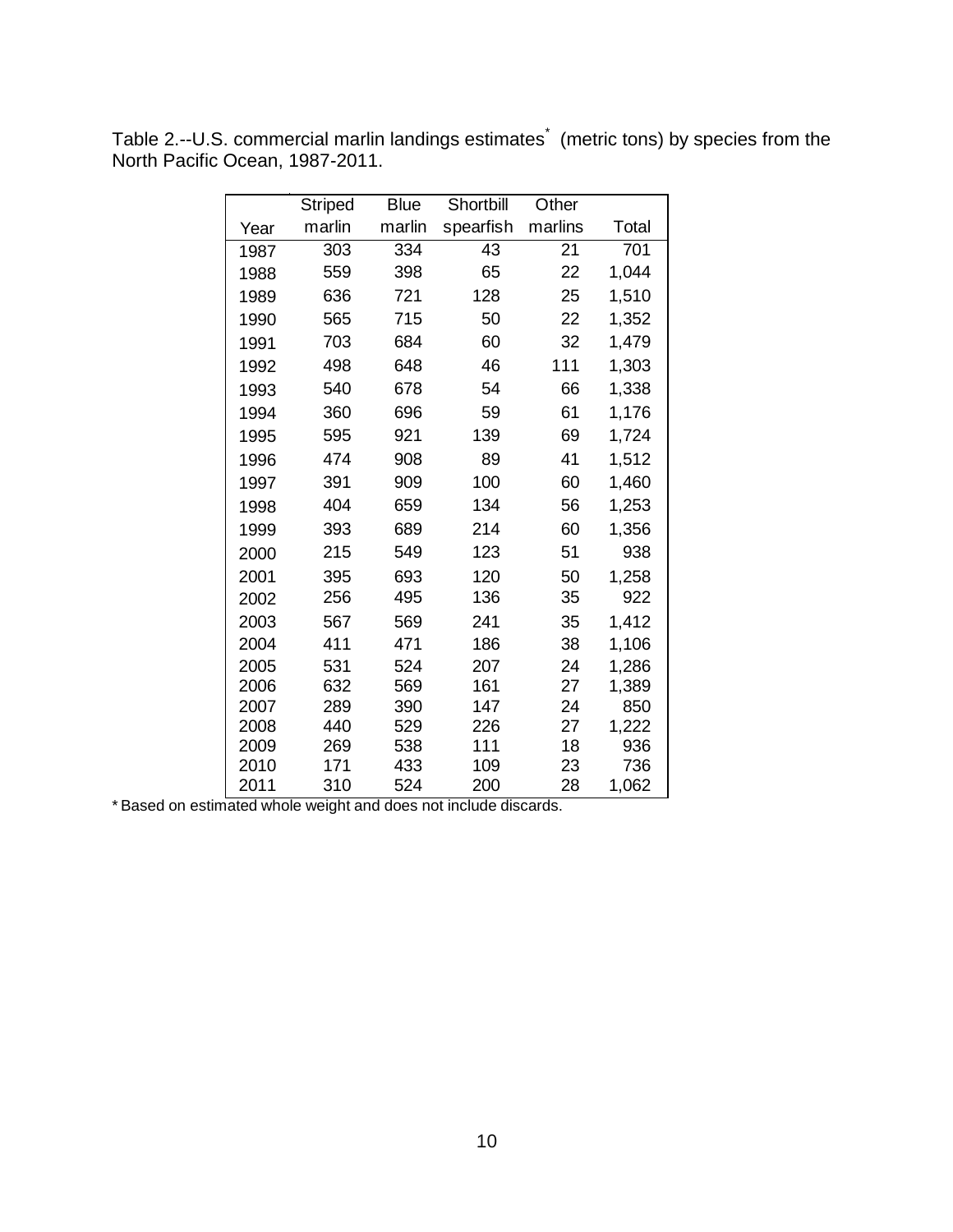|      | Striped | <b>Blue</b> | Shortbill | Other   |       |
|------|---------|-------------|-----------|---------|-------|
| Year | marlin  | marlin      | spearfish | marlins | Total |
| 1987 | 272     | 51          | 43        | 2       | 368   |
| 1988 | 504     | 102         | 65        | 4       | 675   |
| 1989 | 612     | 356         | 128       | 4       | 1,100 |
| 1990 | 538     | 378         | 50        | 7       | 973   |
| 1991 | 663     | 297         | 60        | 9       | 1,029 |
| 1992 | 459     | 347         | 46        | 95      | 947   |
| 1993 | 471     | 339         | 54        | 46      | 910   |
| 1994 | 326     | 362         | 59        | 40      | 787   |
| 1995 | 543     | 570         | 139       | 43      | 1,295 |
| 1996 | 419     | 467         | 89        | 25      | 1,000 |
| 1997 | 352     | 487         | 100       | 44      | 983   |
| 1998 | 378     | 395         | 134       | 38      | 945   |
| 1999 | 364     | 357         | 214       | 28      | 963   |
| 2000 | 200     | 314         | 123       | 29      | 666   |
| 2001 | 351     | 399         | 120       | 16      | 886   |
| 2002 | 226     | 264         | 136       | 24      | 650   |
| 2003 | 538     | 359         | 241       | 17      | 1,155 |
| 2004 | 376     | 283         | 186       | 14      | 859   |
| 2005 | 511     | 337         | 207       | 9       | 1,064 |
| 2006 | 611     | 409         | 161       | 13      | 1,194 |
| 2007 | 276     | 261         | 147       | 12      | 696   |
| 2008 | 426     | 348         | 226       | 13      | 1,013 |
| 2009 | 259     | 357         | 111       | 10      | 737   |
| 2010 | 152     | 283         | 109       | 11      | 555   |
| 2011 | 294     | 329         | 200       | 14      | 837   |

Table 3.— Hawaii-based longline fishery marlin landings estimates<sup>\*</sup> (metric tons) from the North Pacific Ocean, 1987-2011.

\* Based on catch in number of fish (from logbooks) and estimated whole weight. Does not include discards.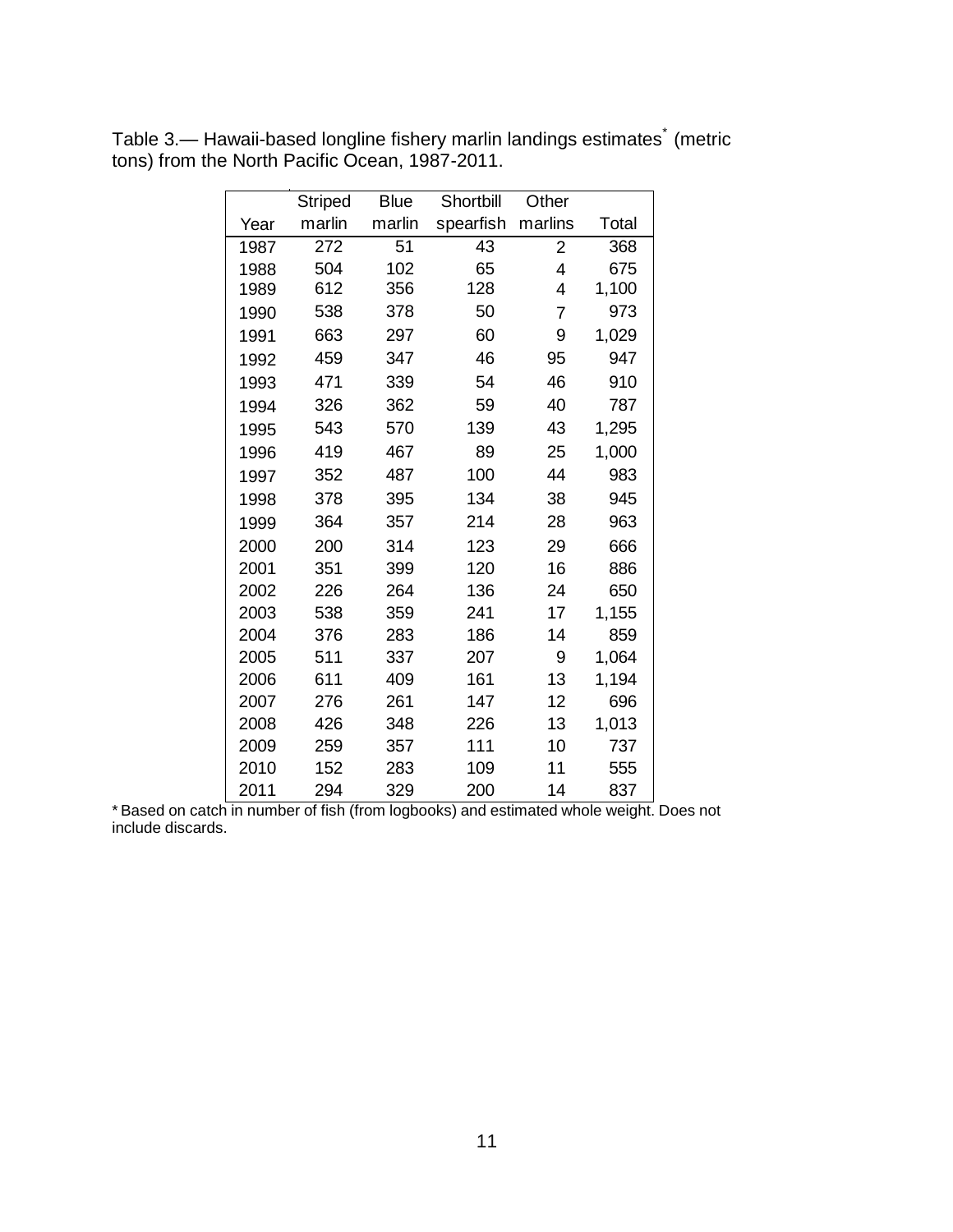|      | <b>Striped</b> | <b>Blue</b> | Shortbill | Other   |       |
|------|----------------|-------------|-----------|---------|-------|
| Year | marlin         | marlin      | spearfish | marlins | Total |
| 1987 | 30             | 275         | 0         | 19      | 324   |
| 1988 | 54             | 290         | 0         | 18      | 362   |
| 1989 | 24             | 359         | 0         | 21      | 404   |
| 1990 | 27             | 331         | 0         | 15      | 373   |
| 1991 | 40             | 381         | 0         | 23      | 444   |
| 1992 | 38             | 297         | 0         | 16      | 351   |
| 1993 | 68             | 334         | 0         | 20      | 422   |
| 1994 | 34             | 330         | 0         | 21      | 385   |
| 1995 | 52             | 346         | 0         | 26      | 424   |
| 1996 | 54             | 434         | 0         | 16      | 504   |
| 1997 | 38             | 413         | 0         | 16      | 467   |
| 1998 | 26             | 261         | 0         | 18      | 305   |
| 1999 | 28             | 327         | 0         | 32      | 387   |
| 2000 | 14             | 233         | 0         | 22      | 269   |
| 2001 | 42             | 292         | 0         | 34      | 368   |
| 2002 | 30             | 228         | 0         | 11      | 269   |
| 2003 | 29             | 208         | 0         | 18      | 255   |
| 2004 | 34             | 186         | 0         | 23      | 243   |
| 2005 | 20             | 185         | 0         | 15      | 220   |
| 2006 | 21             | 158         | 0         | 14      | 193   |
| 2007 | 13             | 128         | 0         | 12      | 153   |
| 2008 | 14             | 180         | 0         | 14      | 208   |
| 2009 | 10             | 180         | 0         | 8       | 198   |
| 2010 | 19             | 148         | 0         | 12      | 179   |
| 2011 | 16             | 193         | 0         | 14      | 223   |

Table 4.— U.S. troll fishery marlin landings estimates<sup>\*</sup> (metric tons) from the North Pacific Ocean, 1987-2011.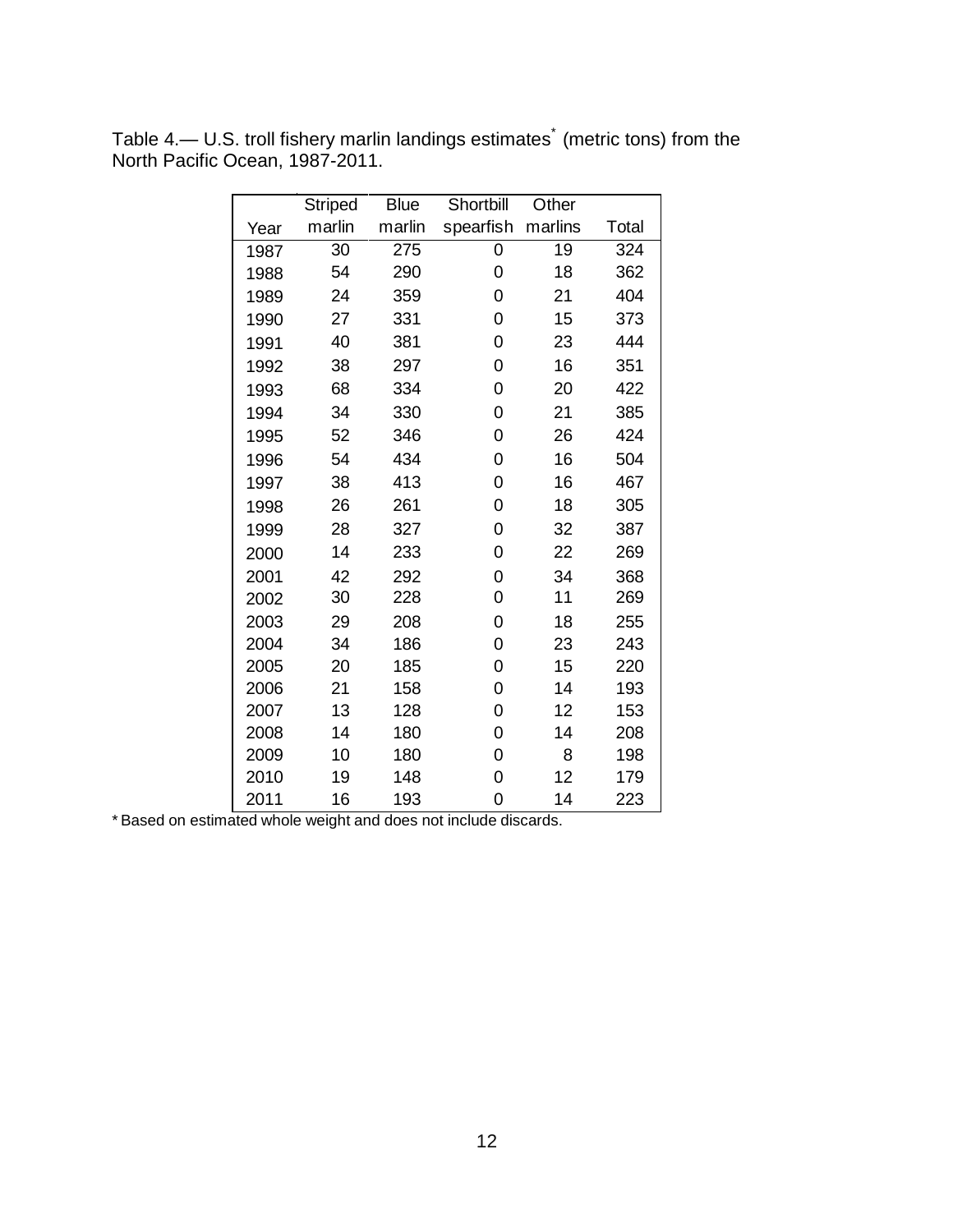|      | <b>Striped</b> | <b>Blue</b>             | Shortbill | Other          | Total                   |
|------|----------------|-------------------------|-----------|----------------|-------------------------|
| Year | marlin         | marlin                  | spearfish | marlins        | catch                   |
| 1987 | 1              | 8                       | 0         | $\overline{0}$ | 9                       |
| 1988 | 1              | 6                       | 0         | $\overline{0}$ | 7                       |
| 1989 | 0              | 6                       | 0         | 0              | 6                       |
| 1990 | 0              | 6                       | 0         | 0              | 6                       |
| 1991 | 0              | 6                       | 0         | 0              | 6                       |
| 1992 | 1              | 4                       | 0         | 0              | 5                       |
| 1993 | 1              | 5                       | 0         | 0              | 6                       |
| 1994 | 0              | 4                       | 0         | 0              | 4                       |
| 1995 | 0              | 5                       | 0         | 0              | 5                       |
| 1996 | 1              | $\overline{7}$          | 0         | 0              | 8                       |
| 1997 | 1              | 9                       | 0         | 0              | 10                      |
| 1998 | 0              | 3                       | 0         | 0              | 3                       |
| 1999 | 1              | 5                       | 0         | 0              | 6                       |
| 2000 | 1              | $\overline{\mathbf{c}}$ | 0         | 0              | 3                       |
| 2001 | 2              | $\overline{2}$          | 0         | 0              | 4                       |
| 2002 | 0              | 3                       | 0         | 0              | 3                       |
| 2003 | 0              | $\overline{\mathbf{c}}$ | 0         | 0              | $\overline{\mathbf{c}}$ |
| 2004 | 1              | $\overline{\mathbf{c}}$ | 0         | 1              | $\overline{\mathbf{4}}$ |
| 2005 | 0              | $\overline{c}$          | 0         | 0              | $\overline{\mathbf{c}}$ |
| 2006 | 0              | $\overline{c}$          | 0         | 0              | $\overline{2}$          |
| 2007 | 0              | 1                       | 0         | 0              | 1                       |
| 2008 | 0              | 1                       | 0         | 0              | 1                       |
| 2009 | 0              | 1                       | 0         | 0              | 1                       |
| 2010 | 0              | 2                       | 0         | 0              | 2                       |
| 2011 | 0              | $\overline{2}$          | 0         | 0              | $\overline{2}$          |

Table 5.— U.S. handline fishery marlin landings estimates<sup>\*</sup> (metric tons) from the North Pacific Ocean, 1987-2011.

 $\overline{a}$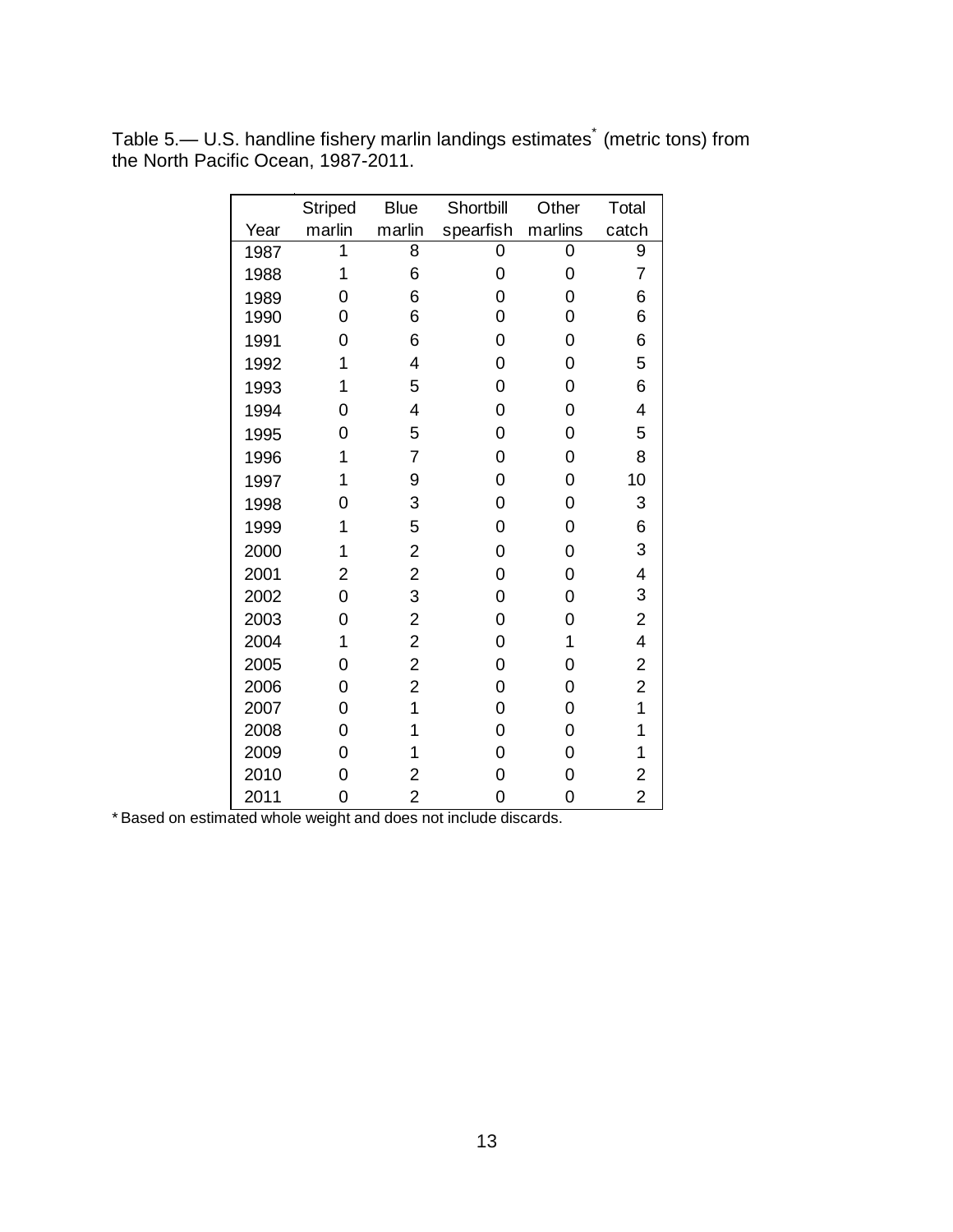Table 6.—Data sources and rates of coverage for the longline, troll, and handline fisheries by category.

|                                                  | Hawaii-based                               |              |            |                   | Hawaii    |  |  |
|--------------------------------------------------|--------------------------------------------|--------------|------------|-------------------|-----------|--|--|
|                                                  | longline                                   | Hawaii troll | Guam troll | <b>CNMI</b> troll | handline  |  |  |
|                                                  | Category I: Annual catch data              |              |            |                   |           |  |  |
| Market sample                                    | $-33-90%$                                  | $^{+++}$     |            | ---               | $+ + +$   |  |  |
| Fish dealer                                      | $~100\%$                                   | $^{+++}$     |            | $^{+++}$          | $^{+++}$  |  |  |
| Logbook                                          | $~100\%$                                   |              |            |                   |           |  |  |
| Fish catch report                                |                                            | $^{+++}$     |            |                   | $^{+++}$  |  |  |
| Creel survey                                     |                                            |              | $^{+++}$   |                   |           |  |  |
| Observer                                         | <b>NA</b>                                  | ΝA           | NA         | NA                | NA        |  |  |
|                                                  | Category II: Spatial catch and effort data |              |            |                   |           |  |  |
| Market sample                                    | <b>NA</b>                                  | NA.          | NA         | <b>NA</b>         | <b>NA</b> |  |  |
| Fish dealer                                      | <b>NA</b>                                  | NA.          | <b>NA</b>  | <b>NA</b>         | <b>NA</b> |  |  |
| Logbook                                          | $~100\%$                                   |              |            |                   |           |  |  |
| Fish catch report                                |                                            | $^{+++}$     |            |                   | $+ + +$   |  |  |
| Creel survey                                     | <b>NA</b>                                  | NA           | <b>NA</b>  | <b>NA</b>         | NA.       |  |  |
| Observer                                         |                                            |              |            |                   |           |  |  |
| Category III: Biological (size composition) data |                                            |              |            |                   |           |  |  |
| Market sample                                    | $-33-90%$                                  | $^{+++}$     | $- - -$    | $---$             | $+ + +$   |  |  |
| Fish dealer                                      | $~100\%$                                   | $^{+++}$     |            | $^{+++}$          | $^{+++}$  |  |  |
| Logbook                                          | NA.                                        | <b>NA</b>    | NA.        | <b>NA</b>         | NA.       |  |  |
| Fish catch report                                | <b>NA</b>                                  | <b>NA</b>    | NA         | <b>NA</b>         | NA        |  |  |
| Creel survey                                     |                                            |              | $^{+++}$   |                   |           |  |  |
| Observer                                         | 3-25%                                      |              | ---        |                   |           |  |  |

\*NA - not applicable, +++ - available but coverage unknown, --- - not collected

Table 7.—Conversion factors for processed fish.

| <b>Species</b>     | Condition of fish    |      |
|--------------------|----------------------|------|
|                    | Shark bitten         | 1.11 |
|                    | Gutted               | 1.15 |
| <b>Blue marlin</b> | Gilled & gutted      | 1.25 |
|                    | No head              | 1.28 |
|                    | No head & guts       | 1.47 |
|                    | No head, guts & tail | 1.54 |
|                    | Shark bitten         | 1.11 |
|                    | Gutted               | 1.15 |
| Striped marlin     | Gilled & gutted      | 1.23 |
|                    | No head              | 1.25 |
|                    | No head & guts       | 1.37 |
|                    | No head, guts & tail | 1.41 |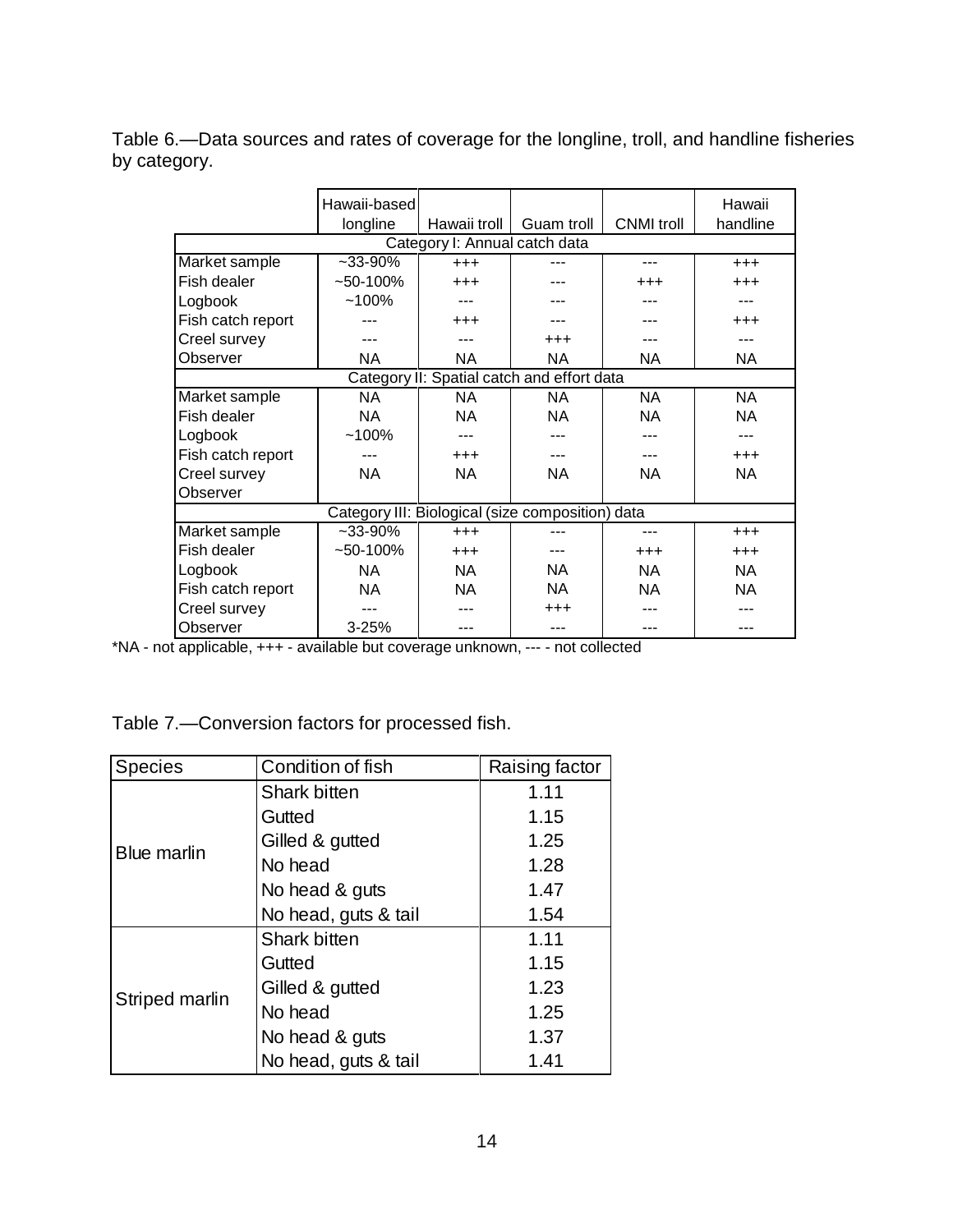Figure 1.—Estimated landings of blue marlin by U.S. commercial fisheries in the North Pacific Ocean, 1987-2011. Source: federal longline logbook data; HDAR fish catch and marine dealer data; CNMI and Guam creel survey data.



Figure 2.–Estimated landings of striped marlin by U.S. commercial fisheries in the North Pacific Ocean, 1987-2011. Source: federal longline logbook data; HDAR fish catch and marine dealer data; CNMI and Guam creel survey data.

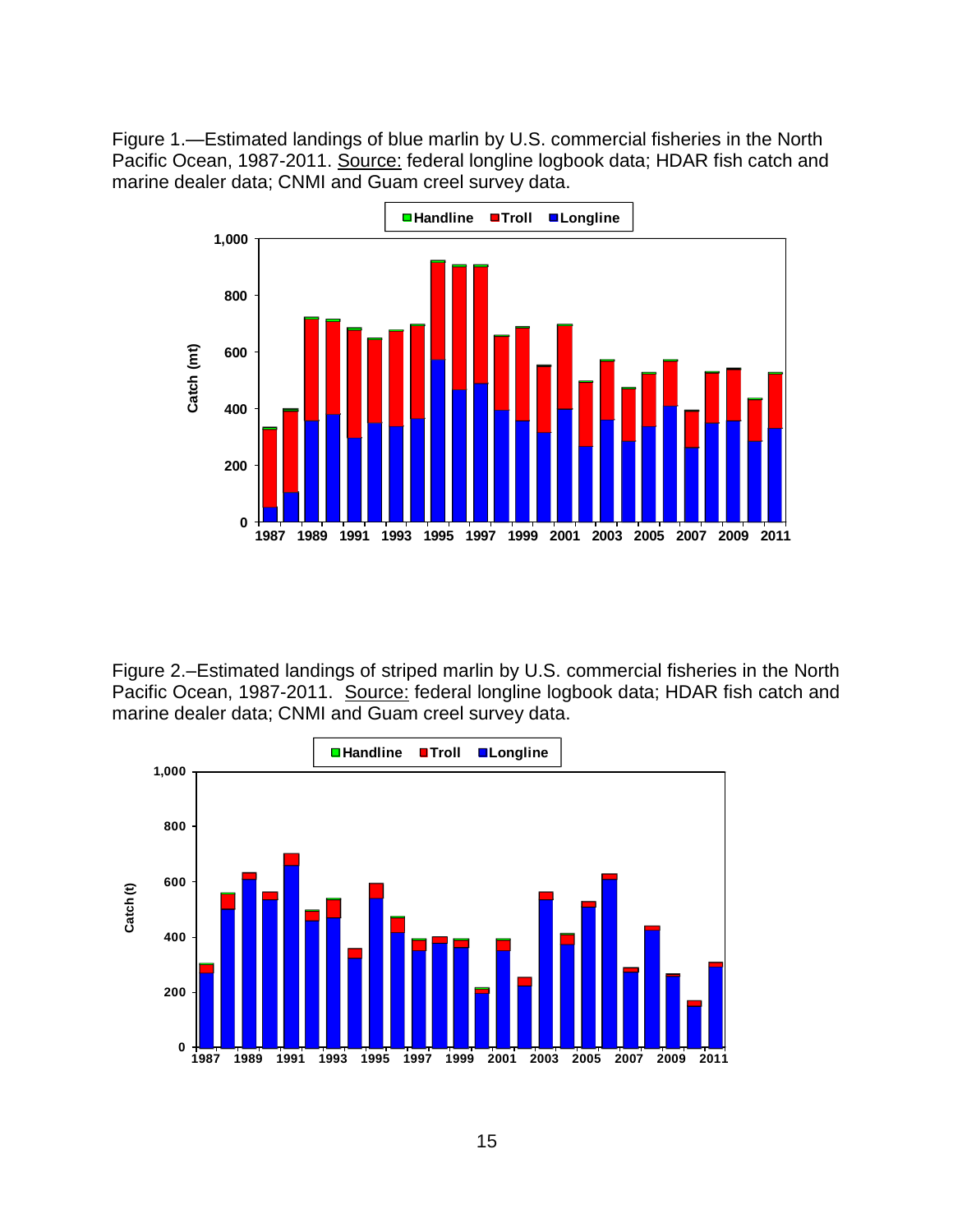Figure 3.—Hawaii-based longline striped marlin catch (numbers of fish) by area, 2011. Source: federal longline logbook data.



Figure 4.—Hawaii-based longline blue marlin catch (numbers of fish) by area, 2011. Source: federal longline logbook data.

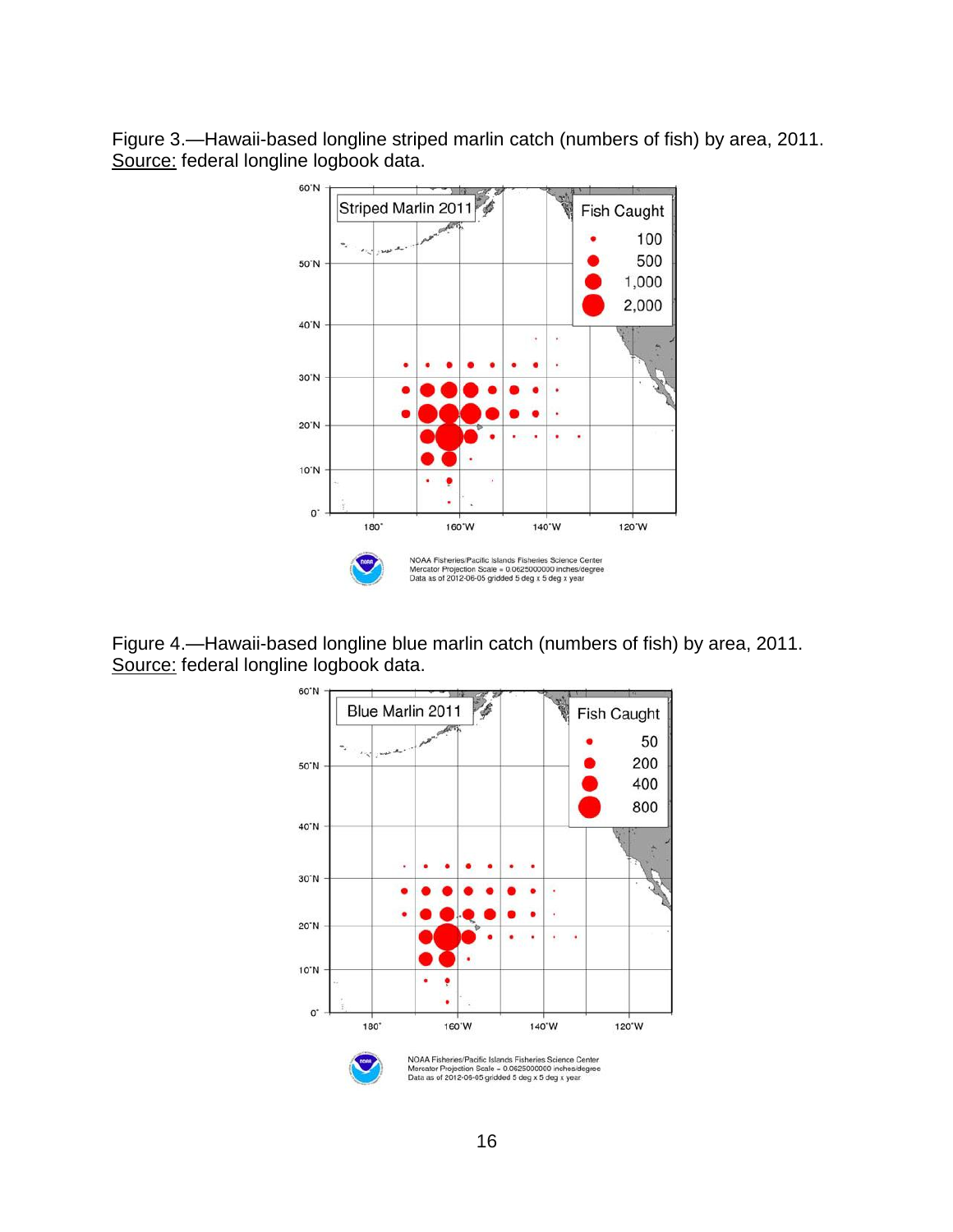Figure 5.—Hawaii-based longline striped marlin and blue marlin CPUE on tuna-targeted deep sets, 1991-2011. Source: federal longline logbook data.

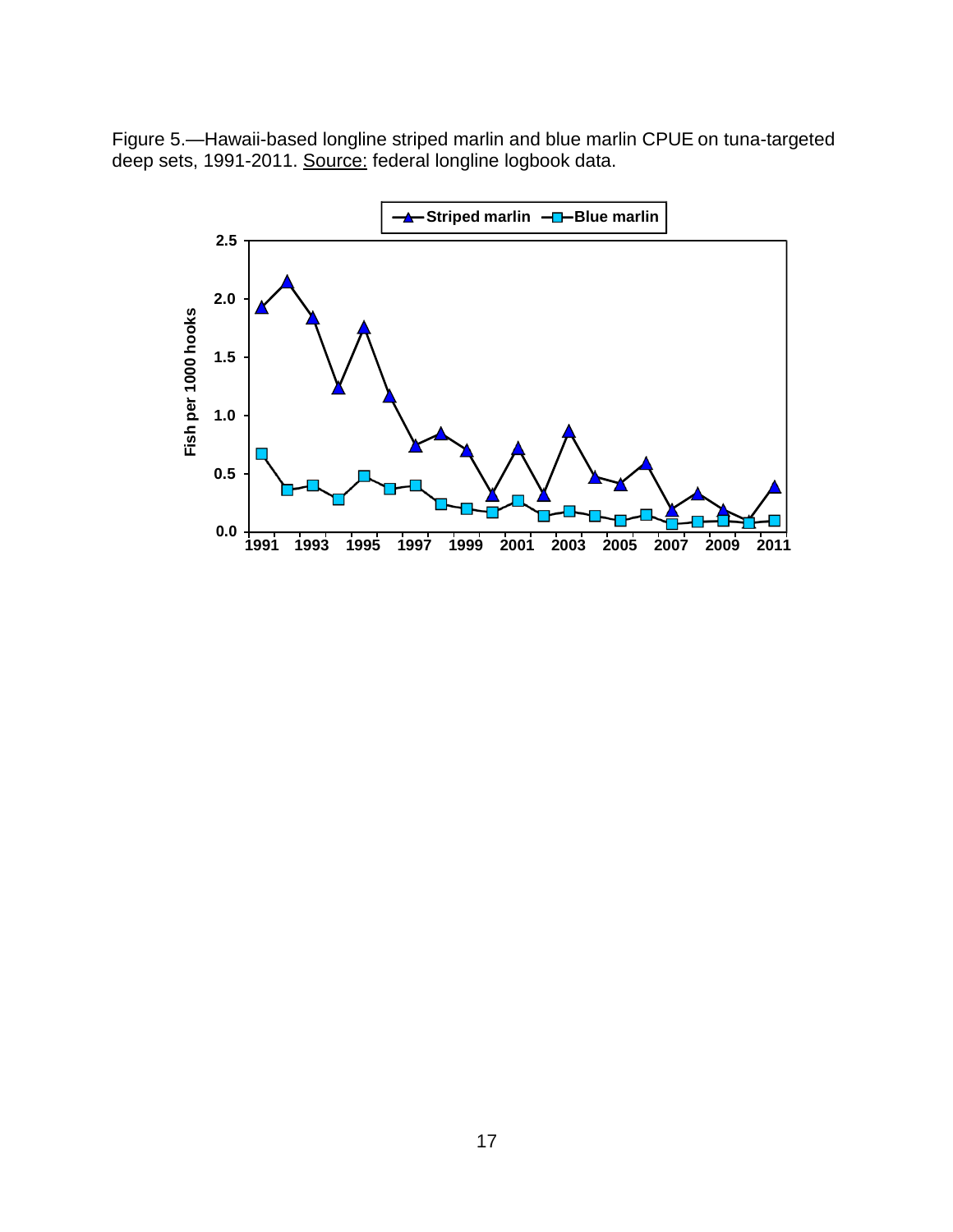Figure 6.--Hawaii longline A) striped marlin and B) blue marlin weight-frequency, 2011. Source: HDAR commercial marine dealer data.



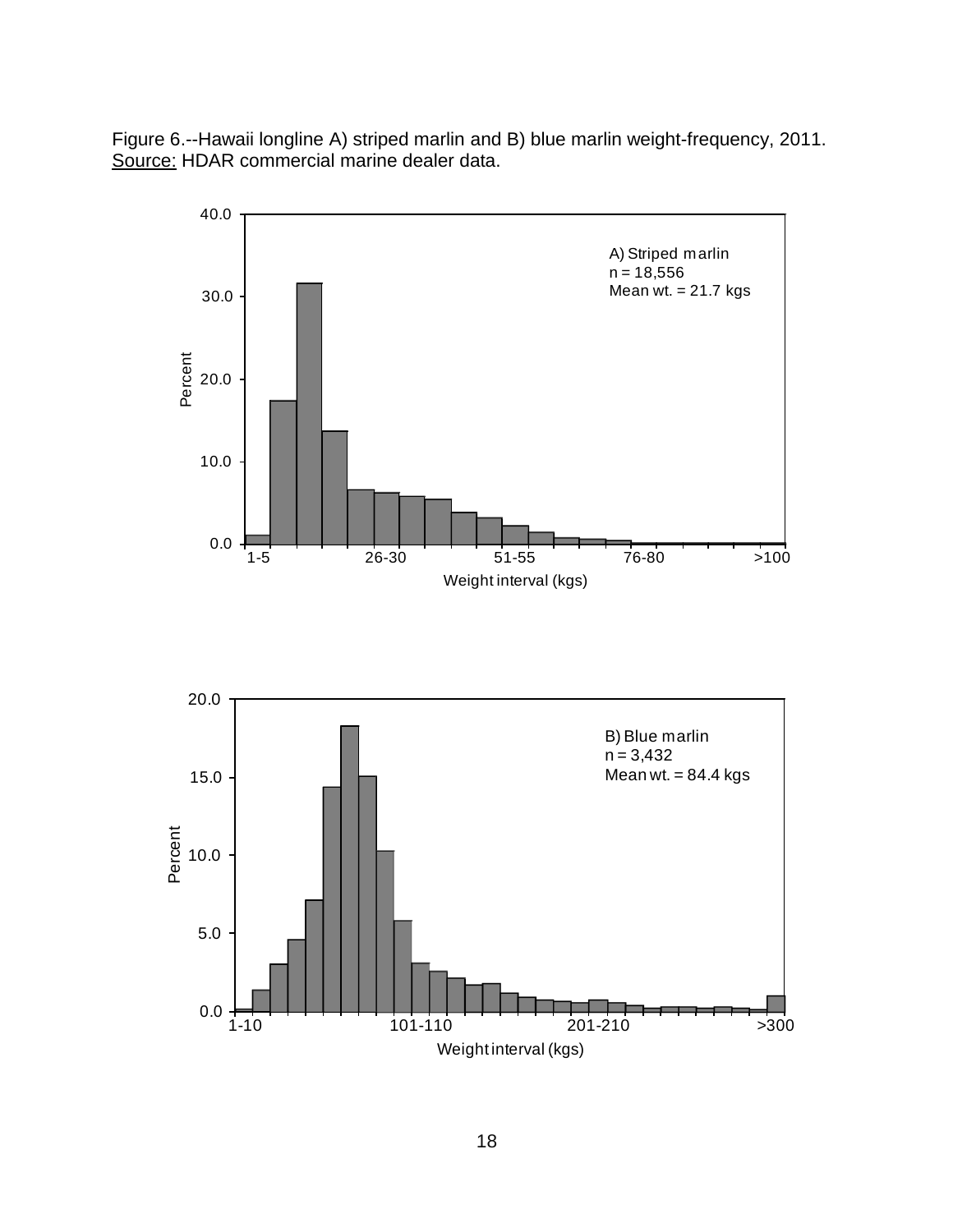Figure 7.-Hawaii troll striped marlin and blue marlin CPUE, 1991-2011. Source: HDAR commercial fish catch data.

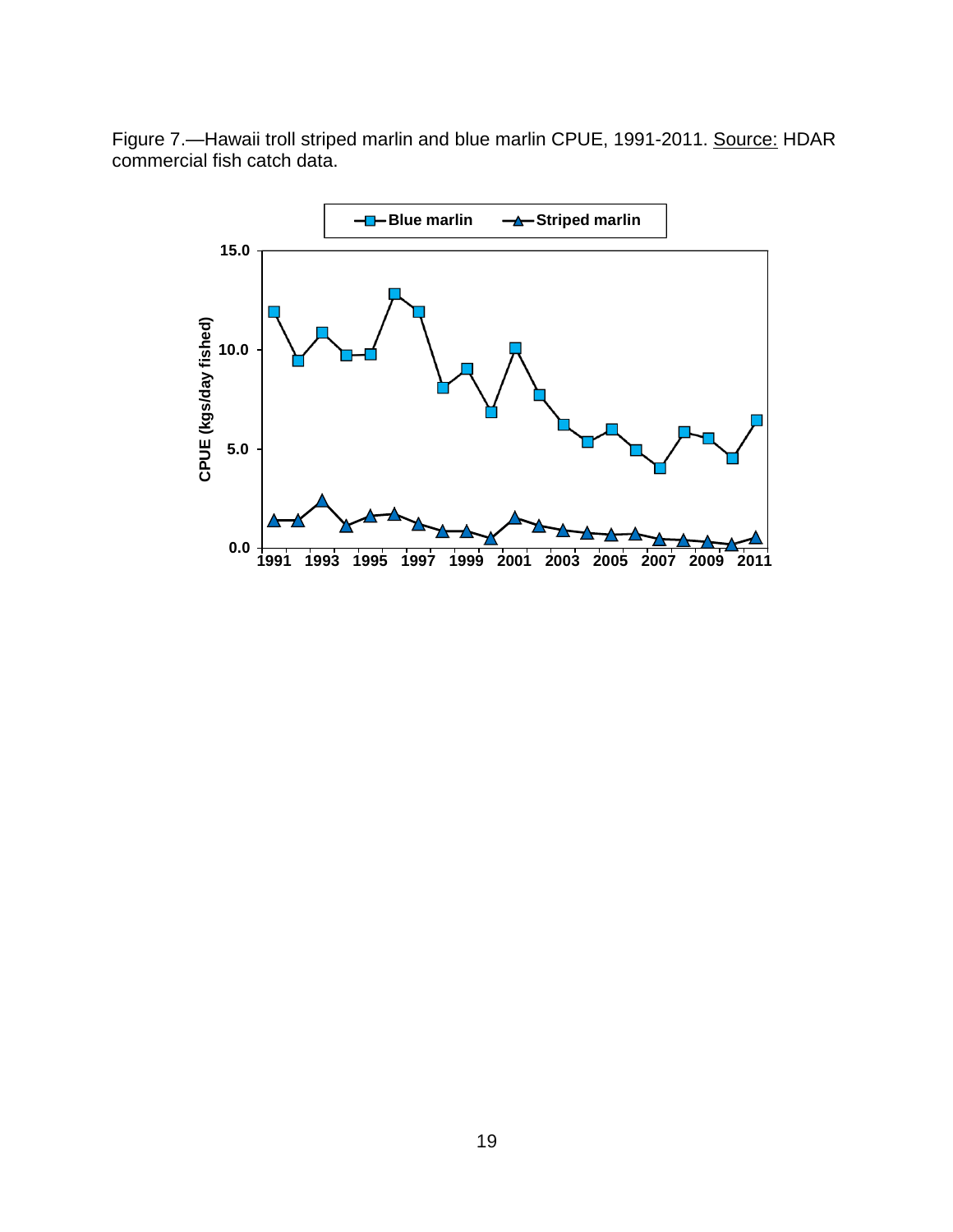Figure 8.—Hawaii troll and handline A) striped marlin and B) blue marlin weight-frequency, 2011. Note the different horizontal scales.